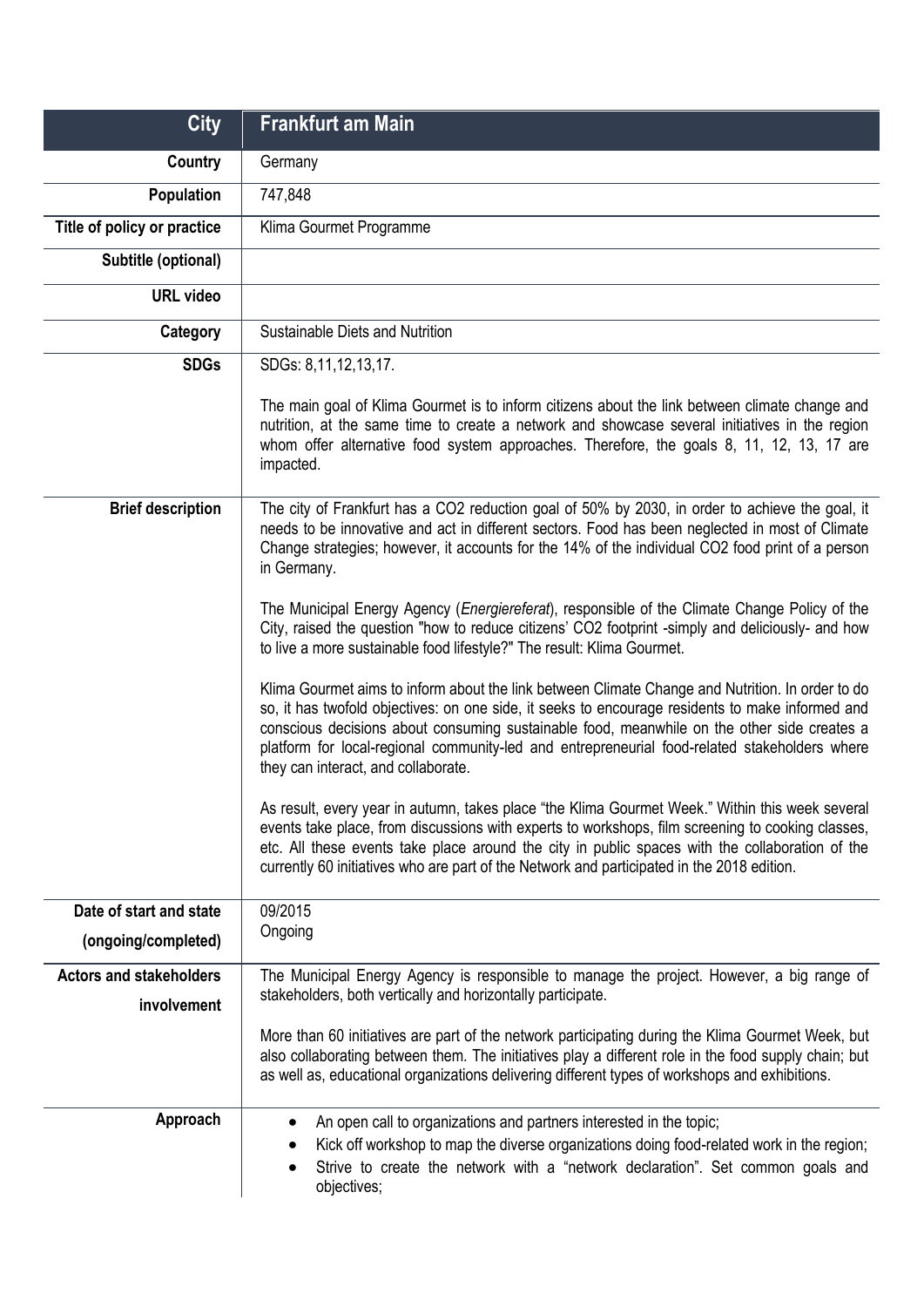|            | Through a participatory process, design the first Climate Gourmet Week. Put in motion<br>the experiences, knowledge and expertise of the participants;                                                                                                                                                                                                                                                                                                                                                                                                                                                                  |
|------------|-------------------------------------------------------------------------------------------------------------------------------------------------------------------------------------------------------------------------------------------------------------------------------------------------------------------------------------------------------------------------------------------------------------------------------------------------------------------------------------------------------------------------------------------------------------------------------------------------------------------------|
|            | Establish a website where citizens and other initiatives can engage and follow.<br>$\bullet$                                                                                                                                                                                                                                                                                                                                                                                                                                                                                                                            |
| Innovation | The City of Frankfurt, led by the local Energy Agency (Energiereferat), has developed an urban<br>food project that focuses on citizens and alternative initiatives who take part in the food supply<br>chain in the region.                                                                                                                                                                                                                                                                                                                                                                                            |
|            | Klima Gourment functions as a platform that helps to bridge the gap between citizens and food-<br>related actions by: (1) increasing awareness between the links of climate change and food; and<br>(2) showcasing through workshops and the Klima Gourmet Week a corollary of food-related<br>initiatives in the region.                                                                                                                                                                                                                                                                                               |
|            | Klima Gourmet draw in three innovative approaches:<br>Social inclusion: seeks to gather as many as possible diverse food-related initiatives (NGO's,<br>1)                                                                                                                                                                                                                                                                                                                                                                                                                                                              |
|            | business, entrepreneurial, grass-roots, etc.). Currently, collaborates with more than 60<br>initiatives out of the Municipality;                                                                                                                                                                                                                                                                                                                                                                                                                                                                                        |
|            | Online platform: citizens, entrepreneurs, academia, business; everyone who wants to<br>2)<br>adventure into a more sustainable food system can refer to the website which offers: list of<br>the initiatives part of the Network in the region, tips for sustainable food lifestyle, an<br>interactive 'sustainable diet calculator', workshops in schools and cooking classes;<br>3)<br>Stress the links between climate change and nutrition. It has the ambition to reduce CO2 by                                                                                                                                    |
|            | rising awareness on the link between our food choices and the Climate Change impact. The<br>ultimate goal is to encourage citizens to make informed and conscious decisions to consume<br>sustainable food products.                                                                                                                                                                                                                                                                                                                                                                                                    |
| Impact     | Klima Gourmet outreach the population through the website -reaching XX visits annually-,<br>nevertheless, we have partnered with a diverse range of organizations to raise awareness on<br>climate change and food.                                                                                                                                                                                                                                                                                                                                                                                                     |
|            | Therefore, Klima Gourmet Week is not only delicious, participative and informative, it is also fun.<br>In 2016 we reached the participation of 2,200 citizens; by 2017 we increase the amount of events,<br>having in total 44; in 2018 it was clear that the food movement has been growing and for the first<br>time, took place a climate-friendly street food market. Around 3,840 people gather around and<br>took part in the events. We have reached approx. 5 million readers/listeners saving costs<br>equivalent of €100,000 of advertisement. We are expecting to reach XX participants this year<br>(2019). |
|            | In addition, the Network has been strengthening and accounting currently with more than 60<br>initiatives including:<br>XX are focus on production and XX operate as Community-supported agriculture,<br>XX work on waste                                                                                                                                                                                                                                                                                                                                                                                               |
|            | XX transport<br>XX restaurants/catering/canteens                                                                                                                                                                                                                                                                                                                                                                                                                                                                                                                                                                        |
|            | XX plastic-free<br>XX education / workshops                                                                                                                                                                                                                                                                                                                                                                                                                                                                                                                                                                             |
|            | XX research or academia<br>XX entrepreneur / business                                                                                                                                                                                                                                                                                                                                                                                                                                                                                                                                                                   |
|            | XX local and national offices.                                                                                                                                                                                                                                                                                                                                                                                                                                                                                                                                                                                          |
| Inclusion  | As mentioned before, Klima Gourment puts in the centre citizens and initiatives that are<br>transforming the food system in the region. In other words, it recognizes the active role of the<br>population to make informed and conscious decisions to consume sustainable food, while<br>reducing CO2 emissions. On the other hand, it acknowledges the diversity of actions which offer                                                                                                                                                                                                                               |